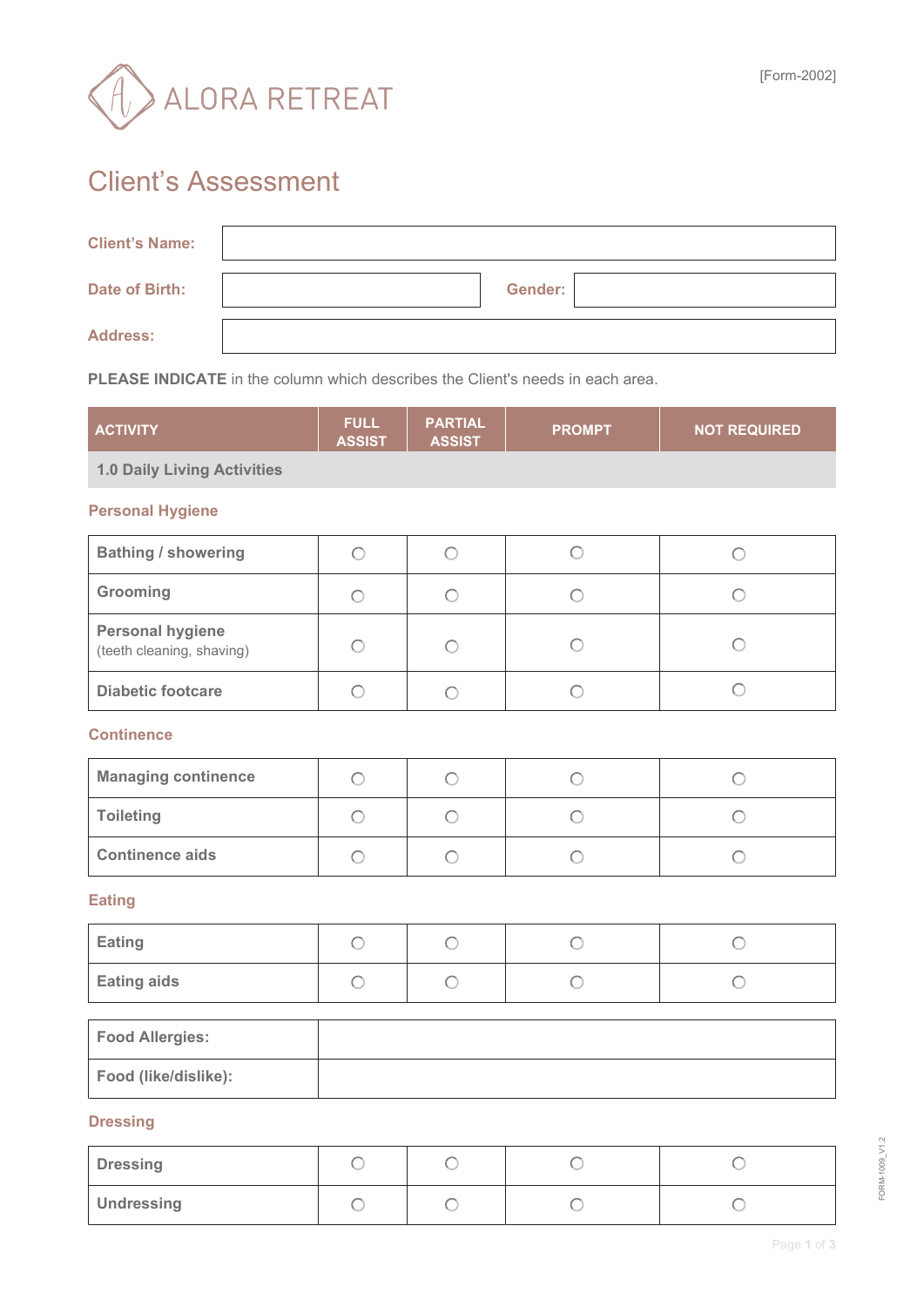

| <b>ACTIVITY</b>                           | <b>YES</b> | <b>NO</b>  | <b>COMMENTS</b> |  |
|-------------------------------------------|------------|------------|-----------------|--|
| 1.0 Daily Living Activities (cont.)       |            |            |                 |  |
| <b>Mobility</b>                           |            |            |                 |  |
| <b>Ambulant</b>                           | $\bigcirc$ | $\bigcirc$ |                 |  |
| <b>Walking stick</b>                      | $\bigcirc$ | $\bigcirc$ |                 |  |
| Walker                                    | $\bigcirc$ | $\bigcirc$ |                 |  |
| Wheelchair                                | $\bigcirc$ | $\bigcirc$ |                 |  |
| <b>Negotiating stairs</b>                 | $\bigcirc$ | $\bigcirc$ |                 |  |
| Is there a risk of falls?                 | $\bigcirc$ | $\bigcirc$ |                 |  |
| <b>Communication</b>                      |            |            |                 |  |
| <b>Assistive Technology</b>               | $\bigcirc$ | $\bigcirc$ |                 |  |
| <b>Dietary Requirement / Restrictions</b> |            |            |                 |  |
| <b>Diabetic / Sugar Free</b>              |            |            |                 |  |
| <b>Gluten Free</b>                        |            |            |                 |  |
| <b>Dairy Free</b>                         |            |            |                 |  |
| Vegan                                     |            |            |                 |  |
| Vegetarian                                |            |            |                 |  |
| <b>Religious</b>                          |            |            |                 |  |